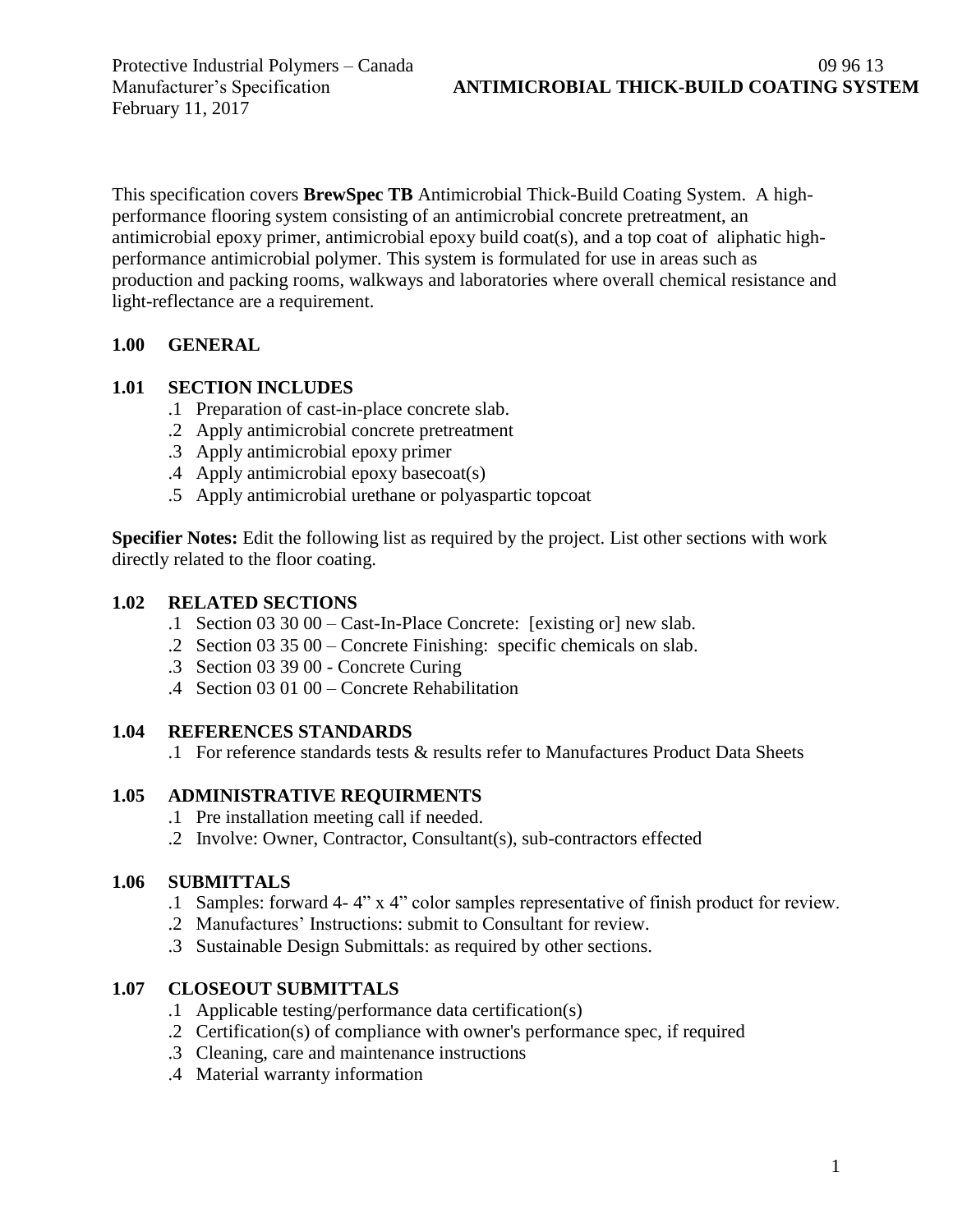#### **1.08 QUALITY ASSURANCE**

- .1 Regulatory Agency Sustainability Approvals
- .2 Applicator: Use applicator experienced in application of specified materials for a minimum of [5] [Five] years on projects of similar size and complexity. Provide list of completed projects including project name and location, name of architect, name of material manufacturer, and approximate quantity of materials applied.
- .3 Applicator's Personnel: Employ only persons trained for application of specified materials.

### **1.09 DELIVERY, STORAGE, AND HANDLING**

- .1 Delivery: Deliver materials to site in manufacturer's original, unopened containers and packaging, with labels clearly identifying product name, manufacturer, batch or lot number, and date of manufacture. Do not store in direct sunlight or high heat conditions.
- .2 Packaging Waste Management
- .3 Storage:
	- .1 Store materials in accordance with manufacturer's instructions.
	- .2 Keep containers sealed until ready for use.
	- .3 Do not subject material to excessive heat or freezing; do not apply material that has been subjected to excessive heat or freezing. Material subjected to excessive heat or freezing shall be separated from inventory and destroyed by mixing all three components. The solid reacted product shall be disposed of in environmentally sound and regulatory compliant manner.
	- .4. Shelf life: 1 year after date of manufacture, in unopened containers, under normal conditions.
- .4 Handling: Protect materials during handling and application to prevent damage or contamination.
- .5 Condition materials for use to  $65^{\circ}F 75^{\circ}F (18^{\circ}C 24^{\circ}C)$  for 24 hours prior to application.

### **1.11 SITE CONDITIONS**

- .1 Ambient Conditions
	- .1 Do not apply materials if floor or air temperature is below  $65^{\circ}F(18^{\circ}C)$ .
	- .2 Do not apply materials if relative humidity is above 85 percent or within 5º of dew point at time of application.
- .2 Existing Conditions
	- .1 Utilities, including electric, water, heat and finished lighting to be supplied by General Contractor.
	- .2 Maintain room temperature between  $65^{\circ}F 75^{\circ}F (18^{\circ}C 24^{\circ}C)$  for 48 hours before, during and 48 hours after installation, or until cured.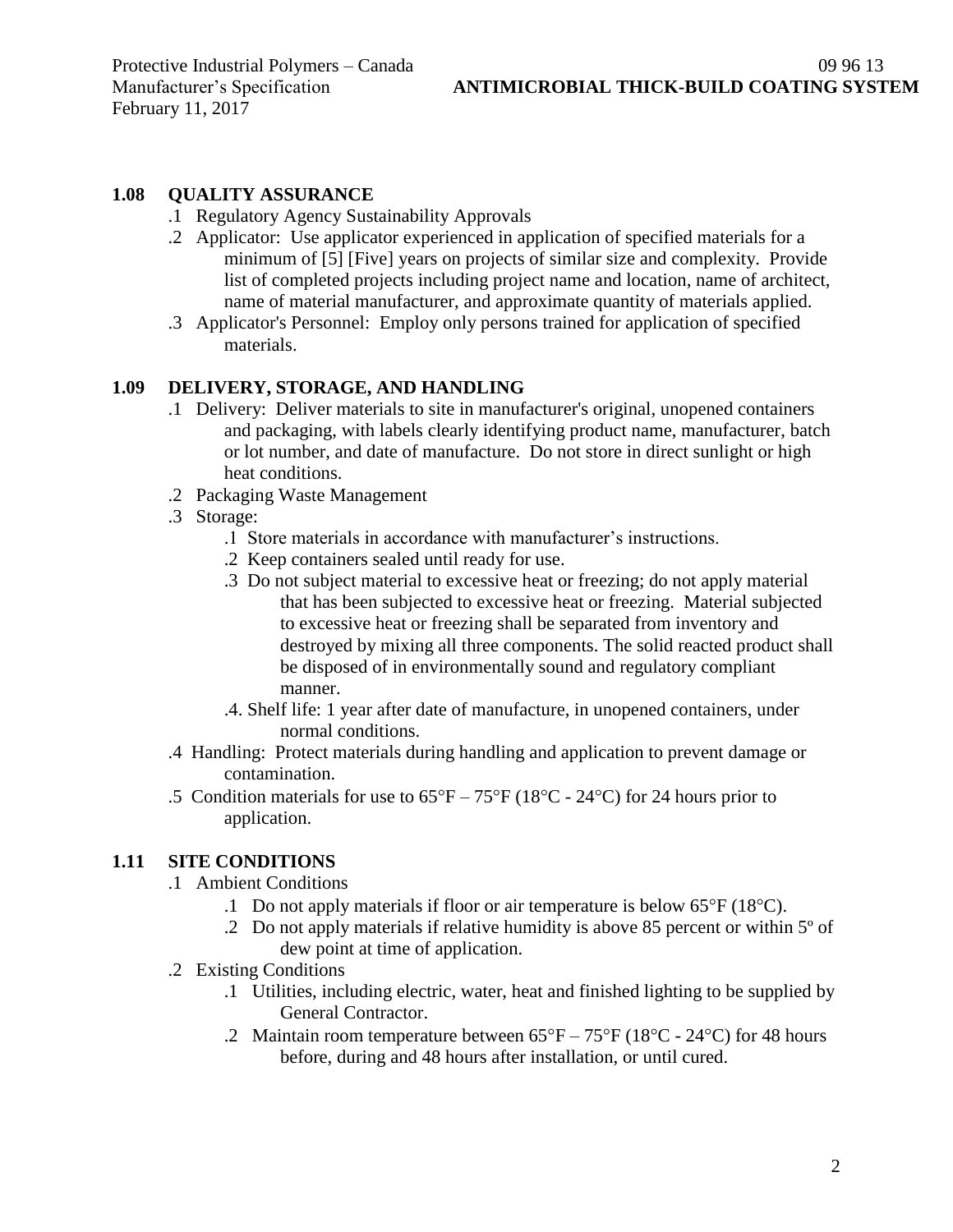- .3 At the time of application ensure the minimum substrate temperature is above  $60^{\circ}F (15^{\circ}C)$  and the substrate temperature is  $5^{\circ}F (3^{\circ}C)$  above the measured dew point at the time of application.
- .4 Erect suitable barriers and post legible signs at points of entry to prevent traffic and trades from entering the work area during application and cure period of the floor.
- .5 Protection of finished floor from damage by subsequent trades shall be the responsibility of the General Contractor.

## **1.12 MANUFACTURER WARRANTY**

- .1 Provide warranty covering materials for a period of [1] [one] year after date of installation
- .2 Installer to provide suitable warranty covering workmanship

## **2.00 PRODUCTS**

### **2.01 MANUFACTURER**

- .1 Protective Industrial Polymers Canada [www.protectpoly.com](http://www.protectpoly.com/) (866) 361-3331
- .2 377 Highland Park, Cambridge, ON N3H 3H8
- .3 Brian England, CTR, CSC National Architectural Specialist Canada. (416) 836-1718

## **2.02 MATERIALS**

- .1 Protect AM-PT Antimicrobial Concrete Pretreatment
- .2 Protect 1000 AM Antimicrobial Primer
- .3 Protect 1000 AM Antimicrobial Epoxy Coating(s)
- .4 Protect 2100 AM or Protect 4300 AM Antimicrobial Topcoat

## **2.03 QUALITY CONTROL**

- .1 Tests and Inspections: as required by Manufacturer.
- .2 Non-Conforming Work: remove immediately and dispose off site.
- .3 Coordination of Other Tests and Inspections

## **3.00 EXECUTION**

### **3.01 APPLICATOR**

.1 Must be a recognized contractor of Protective Industrial Polymers

# **3.02 EXAMINATION**

- .1 Substrate:
	- .1 Free of curing membranes, silicate surface hardener, paint, or sealer and be structurally sound.
	- .2 If you suspect concrete has been treated or sealed, proceed with complete removal process.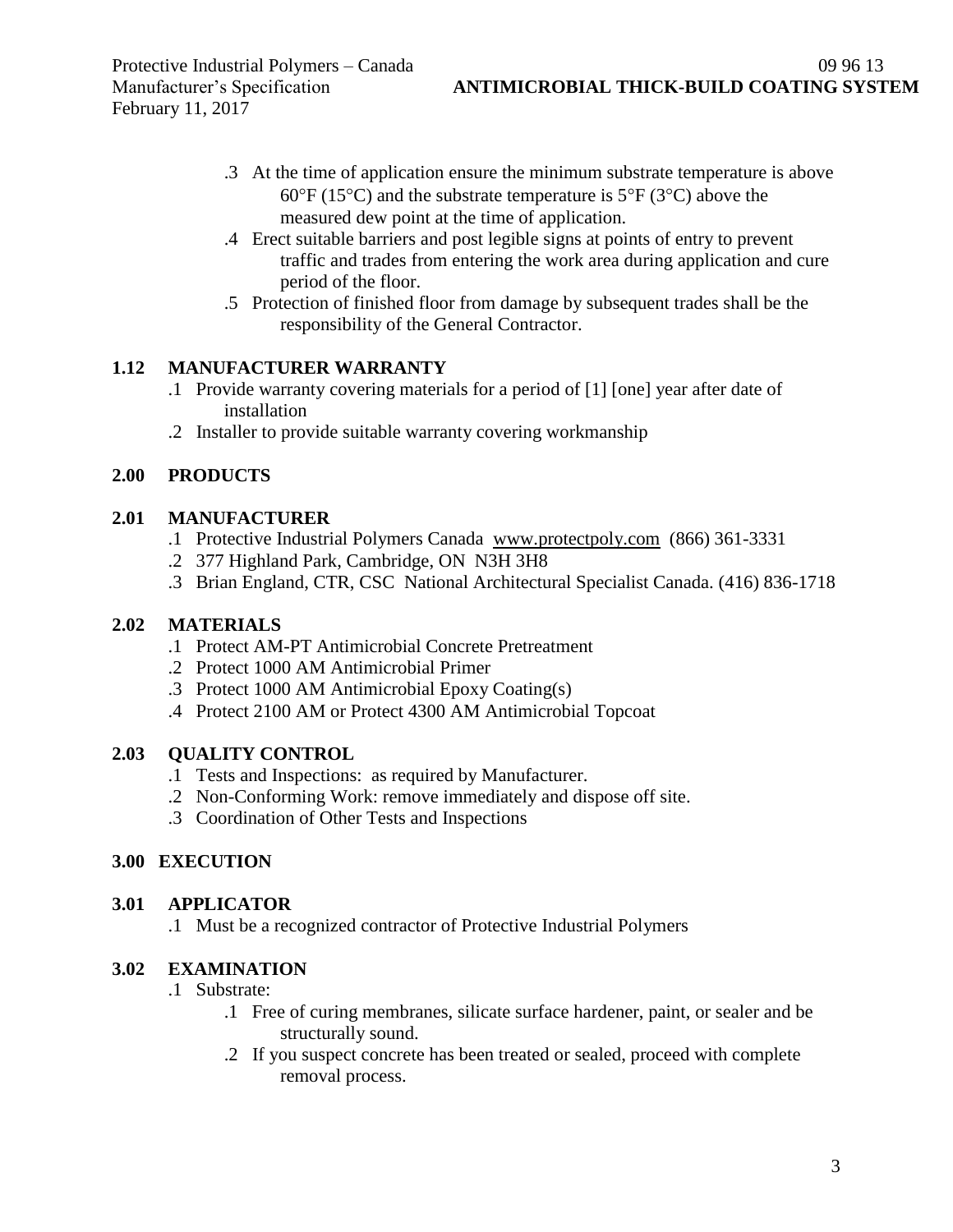- .3 Consult your PIP representative for further instruction if silicate hardeners or membranes have been utilized.
- .2 Moisture:
	- .1 The relative humidity of the concrete substrate shall be less than 75% (using ASTM F2170).
- .3 Vapour / Contamination:
	- .1 Testing for MVT does not guarantee against future problems.
	- .2 If there is no known vapor barrier or the vapor barrier is inadequate, there is an elevated risk of bond failure.
	- .3 Other factors including the migration of oils, chemicals, excessive salts, or Alkali Silica Reaction (ASR) from the concrete from may also elevate the risk of adhesion difficulties.
	- .4 Consult your PIP representative or refer to specifications for approved moisture mitigation treatments.
		- .1 [Protect VM-CS](http://www.protectiveindustrialpolymers.com/Upload/Canadian%20Specs/Moisture%20Mitigation%20Spec%20-%20VM-CS%20(CANADIAN).pdf)
		- .2 [Protect 1300 MVR](http://www.protectiveindustrialpolymers.com/Upload/Canadian%20Specs/Moisture%20Mitigation%20Spec%20-%201300MVR%20(CANADIAN).pdf)
		- .3 [Protect UC](http://www.protectiveindustrialpolymers.com/Upload/Canadian%20Specs/Moisture%20Mitigation%20Spec%20-%20UC%20(CANADIAN).pdf)
- .4 Temperature:
	- .1 During the application and cure of the coating, the substrate temperature, material temperature and room conditions must be maintained between 18˚C (65˚F) and 32˚C (90˚F).
- .5 Humidity:
	- .1 Relative Humidity (RH) should be limited to 30-80%.
	- .2 DO NOT apply coatings unless the surface temperature is more than five degree over the dew point.

### **3.03 PREPARATION**

- .1 Remove surface dirt, grease, oil, and contaminates by detergent scrubbing and rinse with clean (clear) water.
- .2 Mechanical Preparation: Blasting or grinding the surface is the preferred method of preparation.
- .3 The success of industrial diamond grinding as a concrete preparation method will vary depending on technique and the hardness of the concrete.

### **3.04 JOINTS**

- .1 All non moving joints (control joints) may be filled with a semi-rigid joint compound such as Protect AM JF-Epoxy or Protect AM JF-Polyurea.
- .2 Construction joints may need to be re-built and re-cut depending on conditions.
- .3 Isolation or expansion joints should be left uncoated.

#### **3.05 MIXING**

- .1 Mix material in appropriate vessel as stated in the product's corresponding Technical Data Sheet.
- .2 Mix material as directed in the product's corresponding Technical Data Sheet.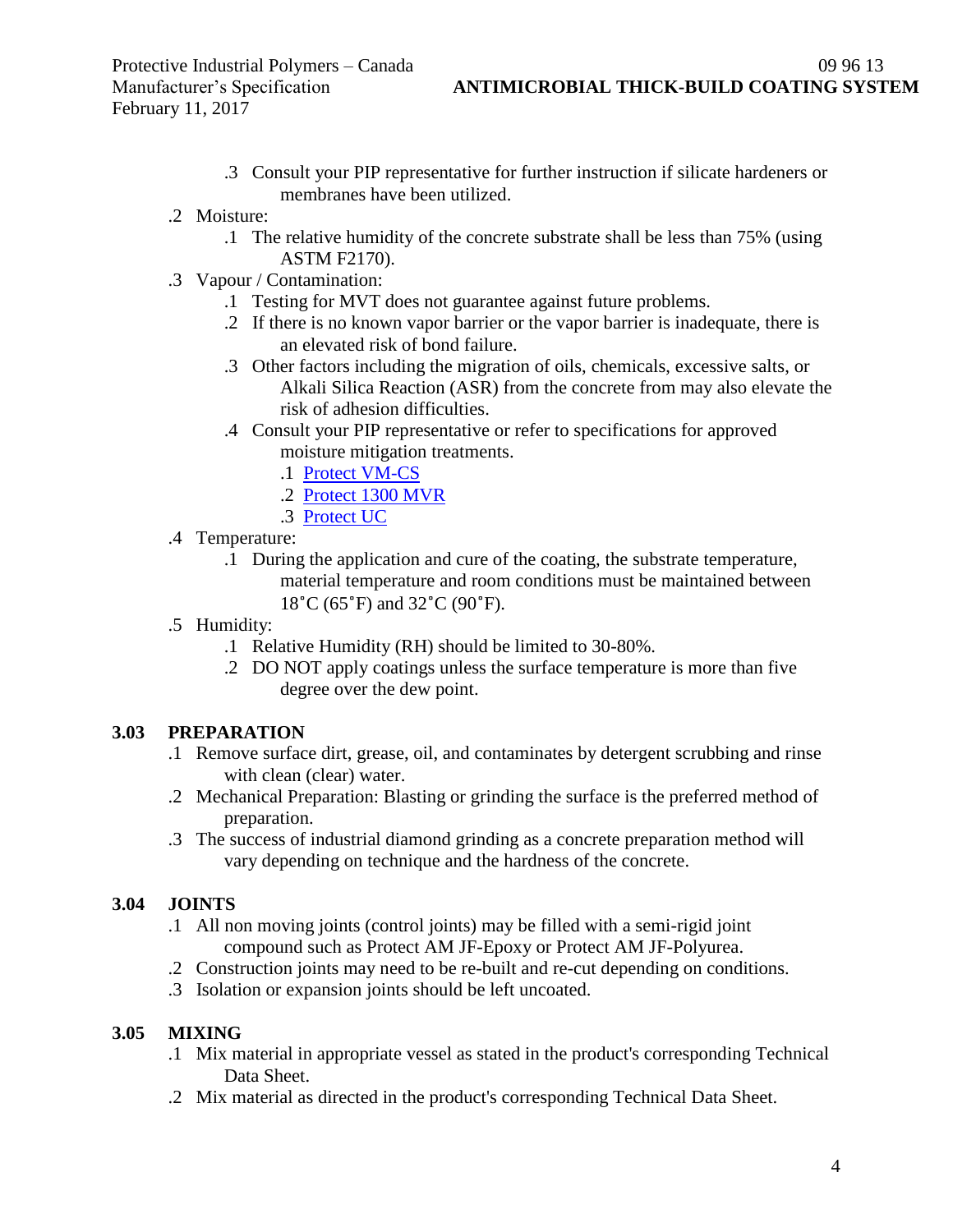### **3.06 APPLICATION EQUIPMENT**

- .1 Protective equipment and clothing as called for in the MSDS
- .2 Jiffy® Mixer Blade model ES
- .3 Clean container for mixing material
- .4 Low speed high torque drill motor
- .5 High quality short nap roller covers  $\frac{1}{4} \frac{3}{8}$  inch nap
- .6 Application squeegee
- .7 High pressure airless sprayer

### **3.07 APPLICATION**

- .1 Protect AM-PT Anti-Microbial Concrete Pretreatment
	- .1 Dampen concrete with water by using the same sprayer set up and technique used to apply the AM-PT as seen below. Do not puddle water. Apply AM-PT with a high pressure airless sprayer using a 0.17 ‐ 0.19" degree fan tip within 15 minutes of dampening the concrete for best results. Position the spray tip approximately 8"‐10" (200‐300mm) from the concrete surface, using an overlapping spray pattern. Apply at a rate of 200 sq. ft per gallon (5 SM/L by applying in two passes applying the second pass immediately after the first has penetrated the surface (normally 5 to 20 minutes). DO NOT ALLOW TO DRY. Apply the second application at 90° to the first (cross shape). Completely saturate the substrate but DO NOT PUDDLE. Use a clean broom to distribute ALL puddles immediately.
- .2 Protect 1000-AM Anti-Microbial Epoxy Primer
	- .1 Apply the properly mixed primer to the treated concrete substrate using a notched squeegee and level uniformly with a non shed 3/8" roller.
	- .2 Leaving the material sit in the pail longer than 10 minutes will result in an increase of viscosity and reduce leveling properties.
- .3 Protect 1000-AM Antimicrobial Epoxy Basecoat
	- .1 Apply the properly mixed Basecoat to the primed substrate using a notched squeegee and level uniformly with a non shed 3/8" roller.
	- .2 Leaving the material sit in the pail longer than 10 minutes will result in an increase of viscosity and reduce leveling properties.
	- .3 An optional second application may be applied if greater film build is desired.
- .4 Protect 2100-AM OR Protect 4300 AM Antimicrobial Topcoat
	- .1 Protect 2100-AM -Apply the properly mixed antimicrobial topcoat by pan rolling only with a 3/8" non shed roller.
		- Protect 4300- AM apply with a notched squeegee and level uniformly with a non shed 3/8" roller.
			- .1 Leaving the material sit in the pail longer than 10 minutes will result in an increase of viscosity and reduce leveling properties.
- .5 Tolerances:
	- .1 InhibiCrobe TB: 25-45 mils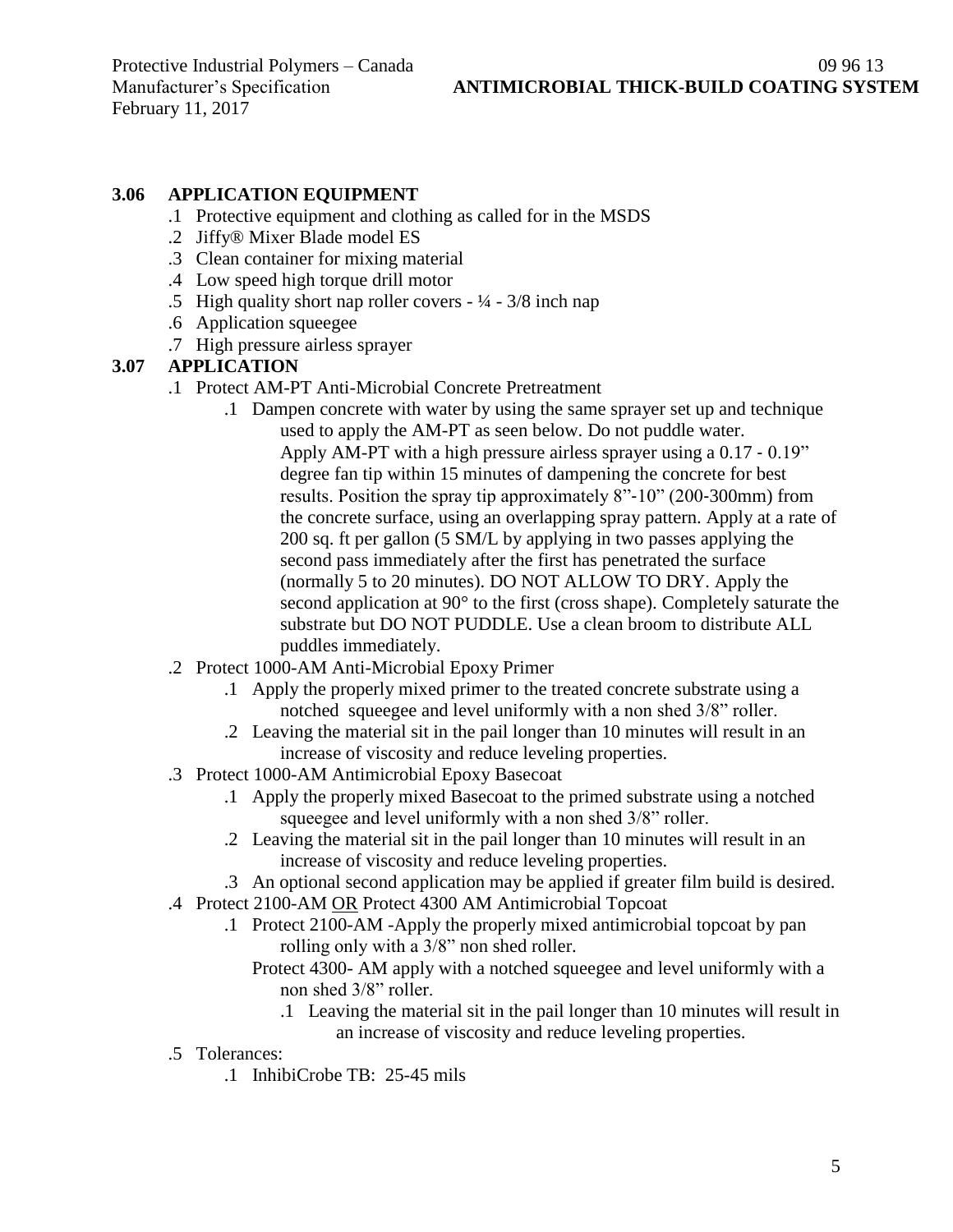### **3.08 SPEADING RATE**

- .1 Pre-treatment the degree of porosity in the concrete will greatly affect coverage rates. Typical consumption rate for pre-treatment is 200SF/gal).
- .2 Epoxy Primer –is applied 8 mils (200 SF/gal).
	- .1 The best practice is to measure and grid the floor to be sure of consistent application rate.
- .3 Epoxy Basecoat –is applied at 10-15 mils (107-160 SF/gal).
	- .1 The best practice is to measure and grid the floor to be sure of consistent application rate.
- .4 Urethane Topcoat
	- .1 Protect 2100 AM is applied at 3.5-6 mils (267-458 SF/gal).
	- .2 Protect 4300 AM is applied at 10 mils (160 SF/gal).
	- .3 The best practice is to measure and grid the floor to be sure of consistent application rate.

### **3.09 CURING**

- .1 Allow the coating to cure (dry) for a minimum 24 hours after application at 24˚C (75˚F) and 50% RH before opening the floor to light traffic, allow more time for low temperatures and higher humidity or for heavier traffic.
- .2 Full coating properties mat take up to 7 days to develop.

### **3.10 REPAIR**

.1 Repair gouges, chip outs, and scratches as soon as possible to prevent moisture and chemical under cutting and permanent damage to the floor coating.

#### **3.11 RECOAT**

- .1 Refer to appropriate product's Technical Data Sheet for recoat timetables and allowable recoat parameters as presented by the manufacturer.
- .2 If the re-coat window has expired, the prior cured coating surface must be sanded with 100 grit sand paper or sanding screen installed on a swing-type floor buffer.
- .3 Sand to a uniform dulled surface.
- .4 Remove all sanding debris with a vacuum and damp mop.
- .5 Scrub with detergent and rinse with clean (clear) water.
- .6 Surface must be dry before recoating.

#### **3.12 SITE QUALITY CONTROL**

- .1 Site Tests and Inspections: per manufacturer's guidelines
- .2 Non-Conforming Work: remove immediately and dispose off site

#### **3.13 ADJUSTING**

.1 Permitted only upon manufacturer's approval in writing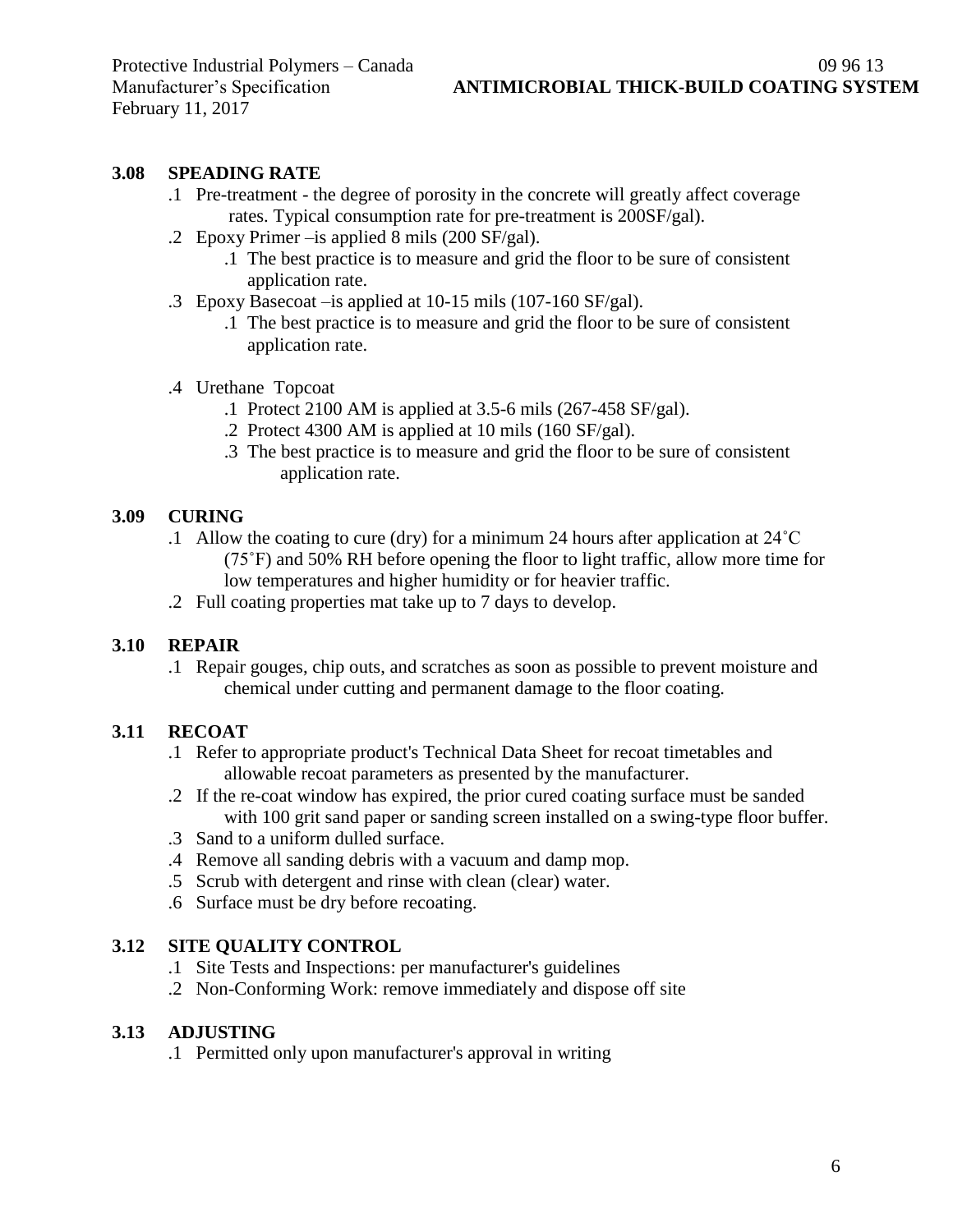### **3.14 CLEANING**

- .1 Remove masking, draping, and other protection from adjacent surfaces.
- .2 Remove remaining materials and debris from job site and dispose of them according with local rules and regulations. Leave area in clean condition free of debris.

#### **3.15 CLOSEOUT ACTIVITIES**

- .1 Notify manufacturer of completion of installation
- .2 Forward operation and maintenance data to owner/owner's rep
- .3 Forward effective warranty date and information to owner/owner's rep

#### **3.16 PROTECTION**

- .1 Pointed items or heavy items dropped on the floor may cause chipping or concrete pop out damage.
- .2 Plasticizer migration from rubber tires can permanently stain the floor coating.
- .3 If a rubber tire is planned to set on the floor for a long period of time, place a piece of acrylic sheet between the tire and the floor to prevent tire staining.
- .4 Rubber burns from quick stops and starts from lift trucks can heat the coating to its softening point causing permanent damage and marking.

#### **3.17 MAINTENANCE**

- .1 Allow floor coating to cure at least one week before cleaning by mechanical means (IE: sweeper, scrubber, disc buffer).
- .2 Increased life of the floor will be seen with proper maintenance and will help maintain a fresh appearance of your new Protective Industrial Polymers floor.
- .3 Regularly sweep to avoid ground in dirt and grit which can quickly dull the finish, decreasing the life of the coating.
- .4 Spills should be removed quickly as certain chemicals may stain and can permanently damage the finish.
- .5 Only soft nylon brushes or white pads should be used on your new floor coating. Premature loss of gloss can be caused by hard abrasive bristle Polypropylene (Tynex®) brushes.
- .6 Heavy objects dragged across the surface will scratch all floor coatings. Avoid gouging or scratching the surface.

#### **END OF SECTION**

*See additional legal information below*

Protective Industrial Polymers may change individual product properties without notice. All sales subject to Protective Industrial Polymers' current terms and conditions of sale. Current terms and conditions can be obtained by calling 866-361-3331. The user of the Protective Industrial Polymers' product(s) must test the product(s) for suitability for the intended purpose and application before proceeding with full application of the product(s).

The most current Technical Data Sheets, System Sheets and SDS information are available at www.protectpoly.com, or by calling 866-361-3331. Installers and handlers of any Protective Industrial Polymers material must read and follow all printed information on Product Labels, Technical Data Sheets, System Data Sheets and SDS Sheets. Nothing contained in any Protective Industrial Polymers material relieves the installer, handler,